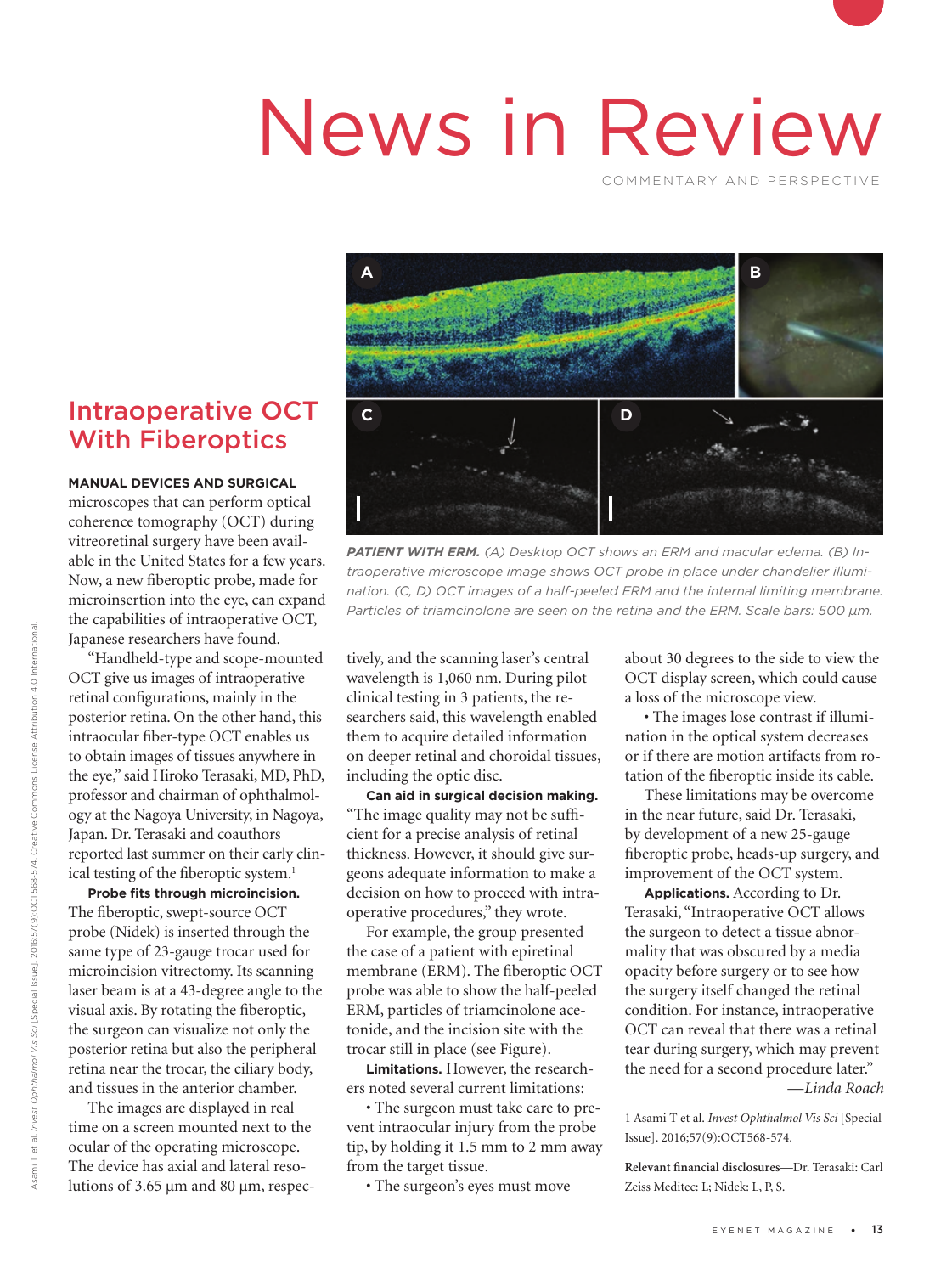## NEURO-OPHTHALMOLOGY NEWS Risk Factors for NAION Identified

#### **AT LEAST ONE THING IS KNOWN**

about nonarteritic anterior ischemic optic neuropathy (NAION): It is a devastating ocular condition that causes permanent visual loss. Researchers have presumed—but not yet proved—its underlying pathophysiology. And, thus far, few risk factors have been found, other than a small optic nerve head with a small cup-to-disc ratio. Due to the low incidence of NAION, previous small studies about its risk factors have lacked statistical power.<sup>1</sup>

Recently, however, a large retrospective longitudinal cohort study has identified several modifiable risk factors, adding insight into this largely inscrutable condition. Drawing from a pool of nearly 1.4 million eligible enrollees in a large U.S. managed care network, researchers at the University of Michigan and the Massachusetts Eye & Ear Infirmary, Harvard University, assessed more than 20 social, demographic, systemic, and ocular risk factors for NAION among 977 patients who developed the condition between 2001 and 2014.<sup>1</sup>

**Methodology.** Beneficiaries between the ages of 40 and 75 with no previous history of NAION at baseline were monitored for at least 2 years and were seen at least twice by an eye care professional. New diagnoses of NAION arising in this group were identified based on ICD-9 billing codes. The researchers excluded conditions that can mimic NAION, such as giant cell arteritis and optic neuritis, as well as patients who had undergone lumbar spine surgery, which has been linked with ischemic optic neuropathy.

**Systemic and ocular risks.** "We found that systemic hypertension is by far the main modifiable vascular risk factor for this disease, which is consistent with the vascular hypothesis of NAION," said lead author Dean M. Cestari, MD, assistant professor in the department of ophthalmology at Harvard Medical School. In addition, patients with blood-clotting abnormalities had a 146% increased hazard of a NAION diagnosis. Although previous studies have linked diabetes to NAION, this study showed an increased risk of NAION only in diabetic patients with end-organ involvement in comparison to well-controlled diabetics.

Ocular associations with NAION were seen only with age-related macular degeneration (AMD) and retinal vein occlusion (RVO). Patients with RVO were 4 times more likely to develop NAION than patients without RVO. "Given that CRVO can cause a swollen optic nerve head," said Dr. Cestari, "we were initially concerned that this finding of an increased risk could have been due to a coding issue. But after controlling for this, it turned out not to be the case."

**Demographic factors.** As expected, age was a risk factor: Each additional year was associated with a 2% increased risk of NAION. Less expected was a correlation between NAION and gender and ethnicity: NAION was more common in men than in wom-

## PEDIATRIC ANATOMY Optic Nerve Growth in Kids

The optic nerve in a full-term infant grows rapidly in the first 3 years of life, achieving 86% of its total adult length, and then gradually elongating further until age 15, an unprecedented in vivo study has found.<sup>1</sup>

**A surprising information gap.** Researchers at the University of Maryland uncovered these findings while pursuing their primary objective—trying to identify molecules active during development that eventually might be used to repair damage in the mature optic nerve, said coauthor Steven L. Bernstein, MD, PhD.

 "But when we were trying to understand the mechanisms of optic nerve growth, we were unable to find any original studies describing the pattern of optic nerve lengthening either in living individuals or in normal postmortem specimens. No prior studies had evaluated the growth of the normal living infant optic nerve," said Dr. Bernstein, professor and vice chair of research in the university's Department of Ophthalmology and Visual Sciences, Anatomy and Neurobiology.

**MRI to the rescue.** To begin filling this information gap, the researchers analyzed magnetic resonance imaging (MRI) scans from 12 normal full-term newborns

enrolled in the federally funded Infant Brain Imaging Study (IBIS).2 This showed that the newborns' optic nerves had a mean length of  $25.3 \pm 0.3$  mm.

Subsequent IBIS scans of those infants at 1 year of age, plus brain images from other individuals scanned for unrelated reasons at ages 3, 5, 10, 15, and 20 years of age, showed the optic nerve lengthening rapidly until about age 3. The axons then elongated much more slowly through age 10, followed by a final, accelerated growth spurt that abated at age 15, the researchers reported.

"The study itself will help pediatric ophthalmologists understand when the [optic] nerve is most sensitive to damage from radiation or chemotherapy," Dr. Bernstein said. "But it is also very useful in basic labs—which is what we're using it for—to evaluate when the nerve would be most likely to have advanced regenerative capacity, in order for us to examine those processes." *—Linda Roach* 

1 Bernstein SL et al. *Eye (Lond)*. 2016;30(10):1378-1380. 2 NIH Autism Center of Excellence. Infant Brain Imaging Study. [www.ibisnetwork.org/](http://www.ibisnetwork.org/). Accessed Oct. 25, 2016.

Relevant financial disclosures—Dr. Bernstein: His university has applied for a patent related to this work.